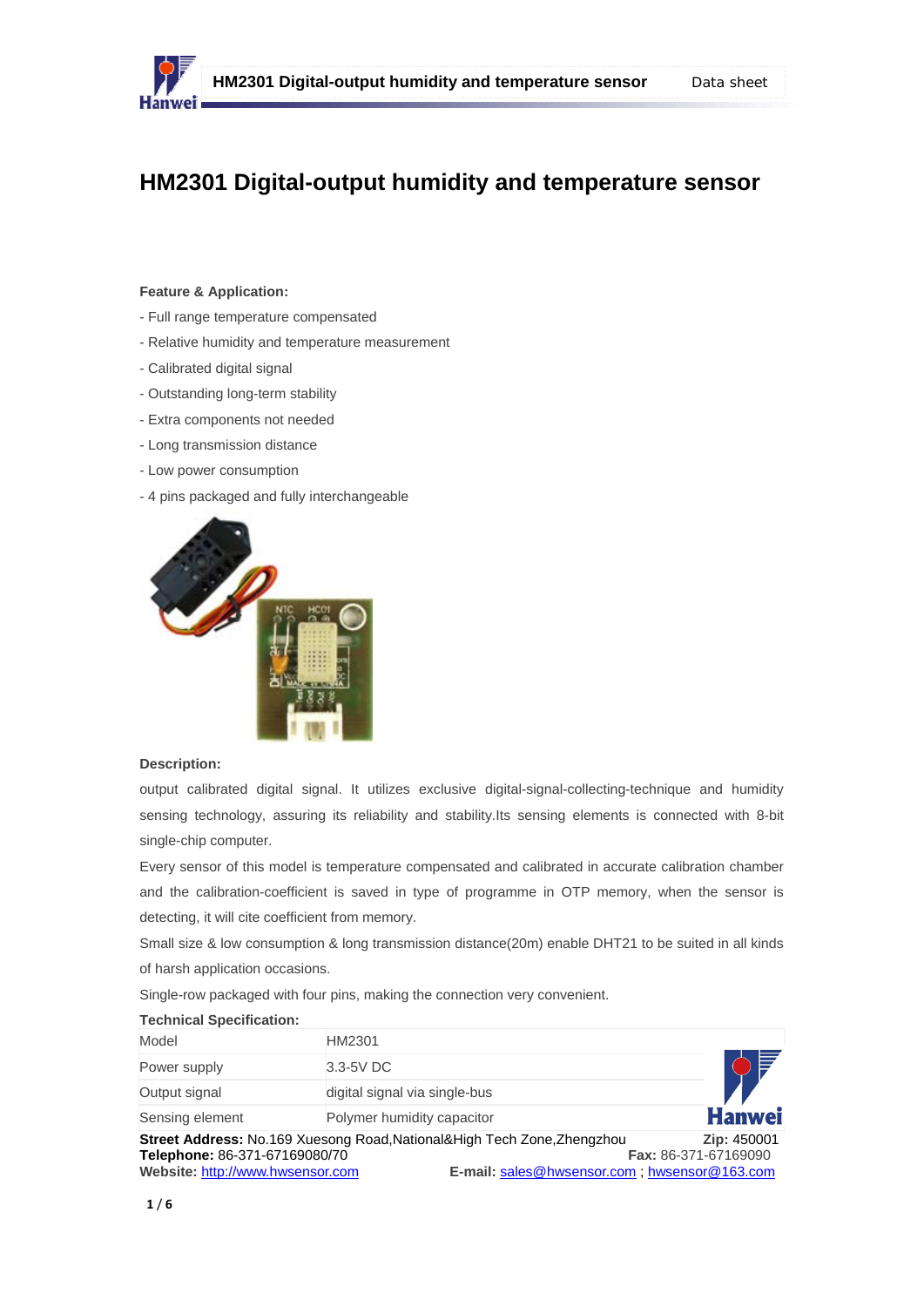

# **HM2301 Digital-output humidity and temperature sensor**  Data sheet

| Measuring range           | humidity 0-100%RH; temperature -40 - 80Celsius                 |  |  |
|---------------------------|----------------------------------------------------------------|--|--|
| Accuracy                  | humidity $+/-3\%RH(Max +-5\%RH);$ temperature $< +/-1$ Celsius |  |  |
| Resolution or sensitivity | humidity 0.1%RH; temperature 0.1 Celsius                       |  |  |
| Repeatability             | humidity +/-1%RH; temperature +/-0.2Celsius                    |  |  |
| Humidity hysteresis       | $+/-0.3%$ RH                                                   |  |  |
| Long-term Stability       | $+/-0.5%RH/year$                                               |  |  |
| Sensing period            | Average: 2s                                                    |  |  |
| Interchangeability        | fully interchangeable                                          |  |  |
| <b>Dimensions</b>         | size 22*28*5mm                                                 |  |  |

## **Dimensions: (unit----mm)**





Front view



**Electrical connection diagram:**

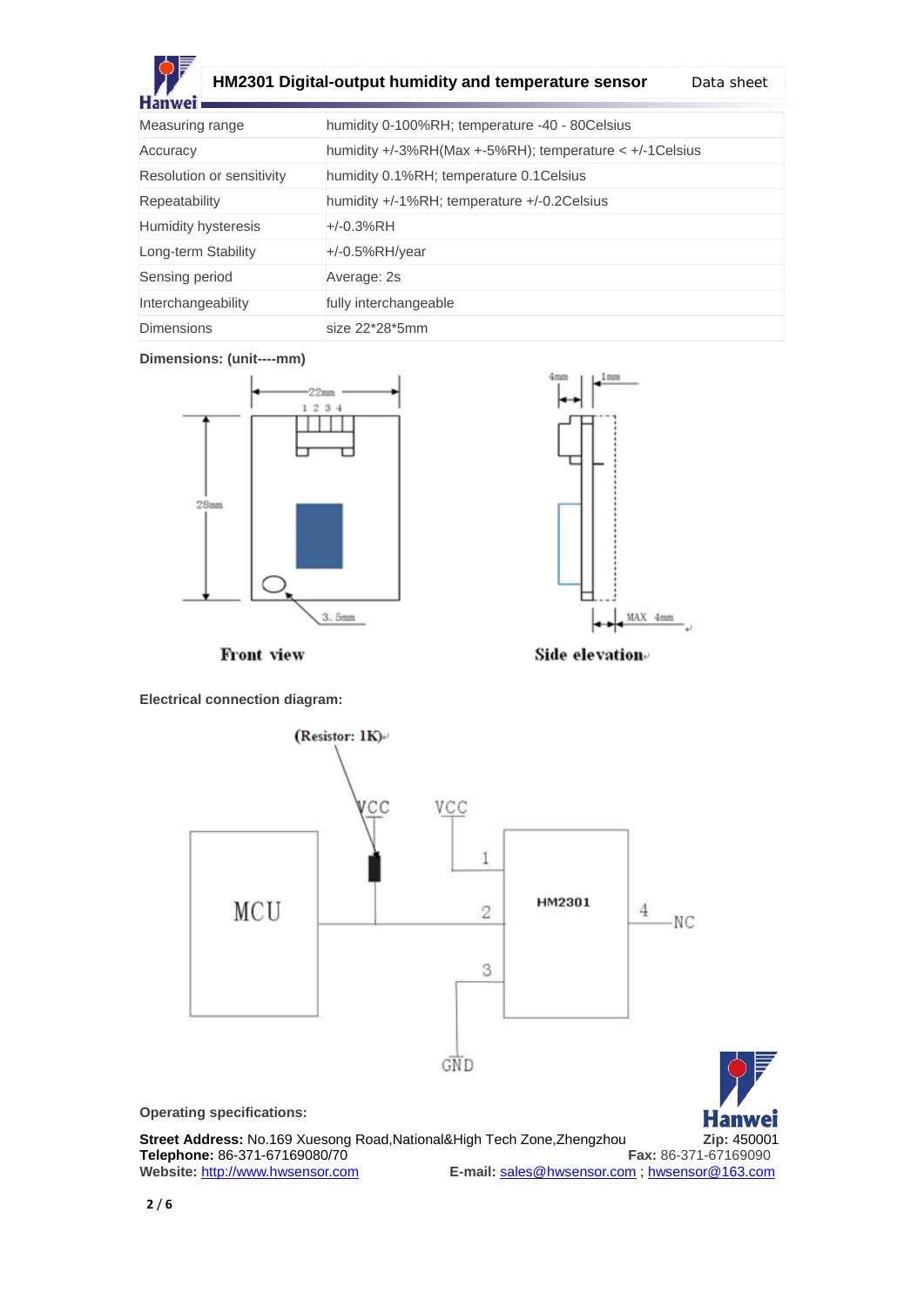

**Hanwei** 

## **(1) Power and Pins**

Power's voltage should be 3.3-5V DC. When power is supplied to sensor, don't send any instruction to the sensor within one second to pass unstable status. One capacitor valued 100nF can be added between VDD and GND for wave filtering.

#### **(2)Communication and signal**

Single-bus data is used for communication between MCU and HM2301, it costs 5ms for single one time communication.

Data is comprised of integral and decimal part, the following is the formula for data.

HM2301send out higher data bit firstly!

DATA=8 bit integral RH data+8 bit decimal RH data+8 bit integral T data+8 bit decimal T data+8 bit check-sum

If the data transmission is right, check-sum should be the last 8 bit of "8 bit integral RH data+8 bit decimal RH data+8 bit integral T data+8 bit decimal T data".

When MCU send start signal, HM2301 change from low-power-consumption-mode to running-mode. When MCU finishs sending the start signal, HM2301 will send response signal of 40-bit data that reflect the relative humidity and temperature information to MCU. Without start signal from MCU, DHT21 will not give response signal to MCU. One start signal for one time's response data that reflect the relative humidity and temperature information from HM2301. HM2301 will change to low-power-consumption-mode when data collecting finish if it don't receive start signal from MCU again. 1)Check bellow picture for overall communication process:



#### **Step 1: MCU send out start signal to HM2301**

Data-bus's free status is high voltage level. When communication between MCU and DHT21 begin,

**Street Address:** No.169 Xuesong Road,National&High Tech Zone,Zhengzhou **Zip:** 450001 **Telephone:** 86-371-67169080/70 **Fax:** 86-371-67169090 **Website:** http://www.hwsensor.com **E-mail:** sales@hwsensor.com ; hwsensor@163.com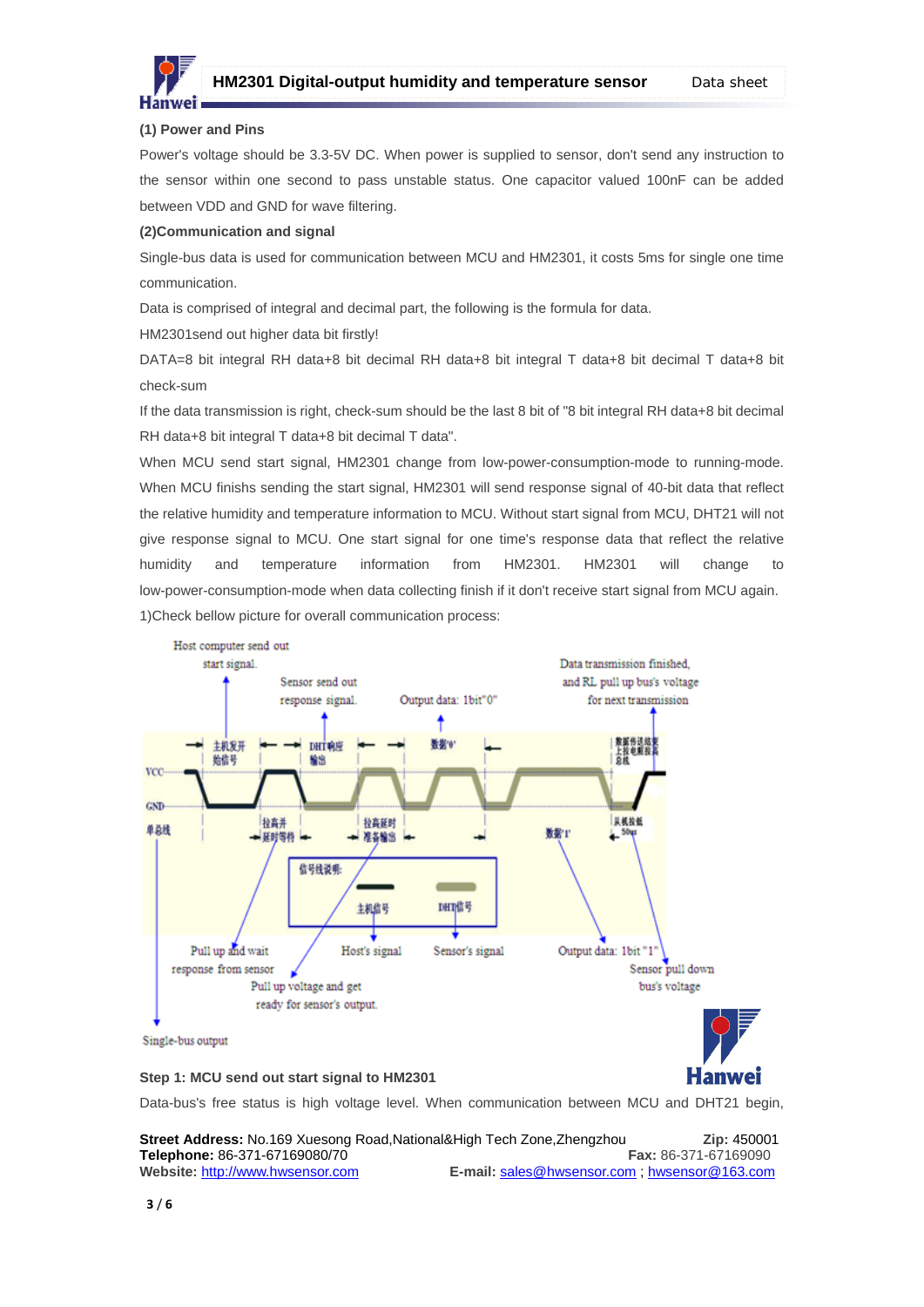

program of MCU will transform data-bus's voltage level from high to low level and this process must beyond at least 1ms to ensure HM2301 could detect MCU's signal, then MCU will wait 20-40us for DHT21's response.



Single-bus signal

### **Step 2: HM2301 send response signal to MCU**

When HM2301 detect the start signal, DHT21 will send out low-voltage-level signal and this signal last 80us as response signal, then program of DHT21 transform data-bus's voltage level from low to high level and last 80us for HM2301's preparation to send data.

Check bellow picture for step 2:

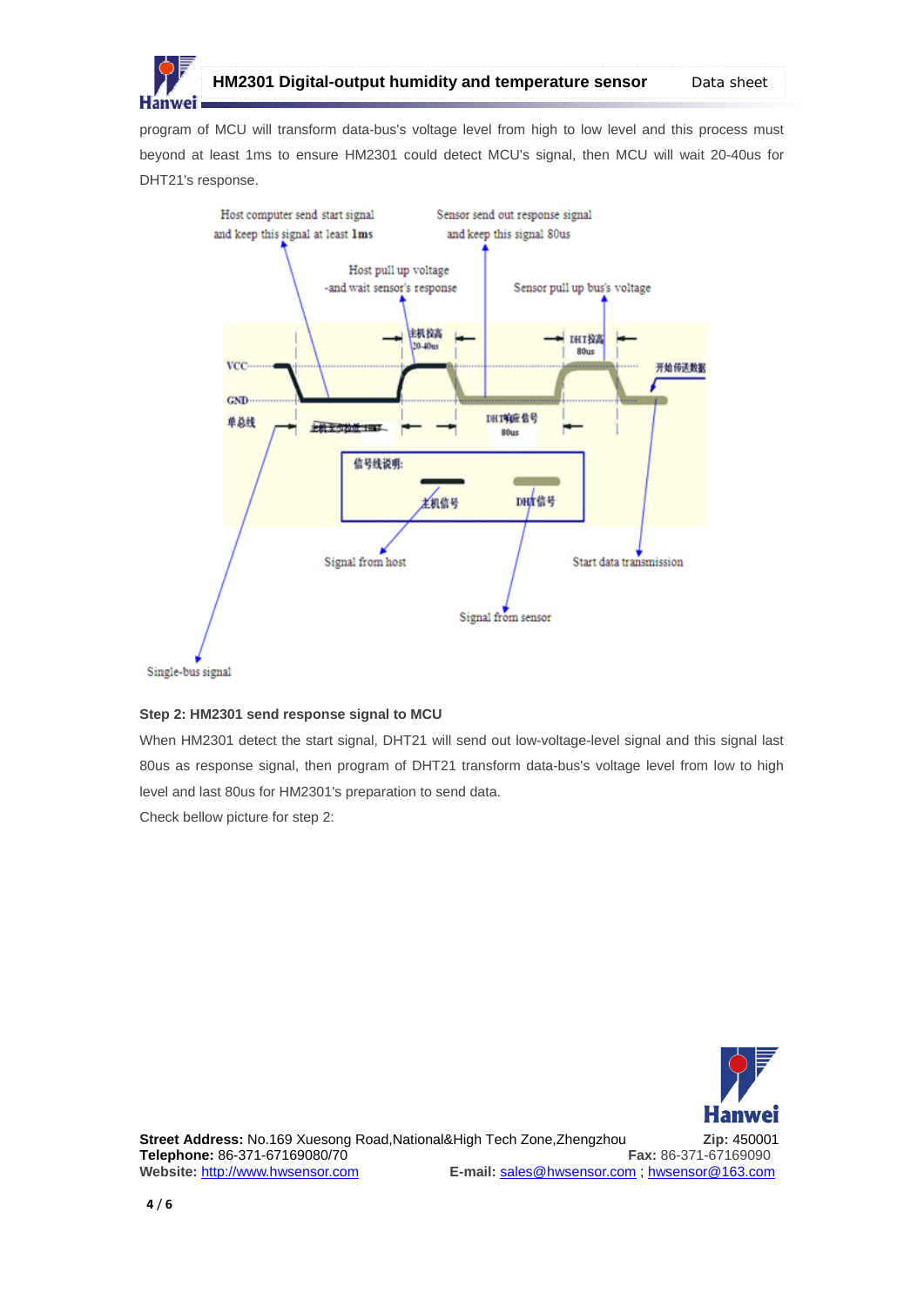

## **Step 3: HM2301send data to MCU**

When HM2301 is sending data to MCU, every bit's transmission begin with low-voltage-level that last 50us, the following high-voltage-level signal's length decide the bit is "1" or "0". Check bellow picture for step 3: